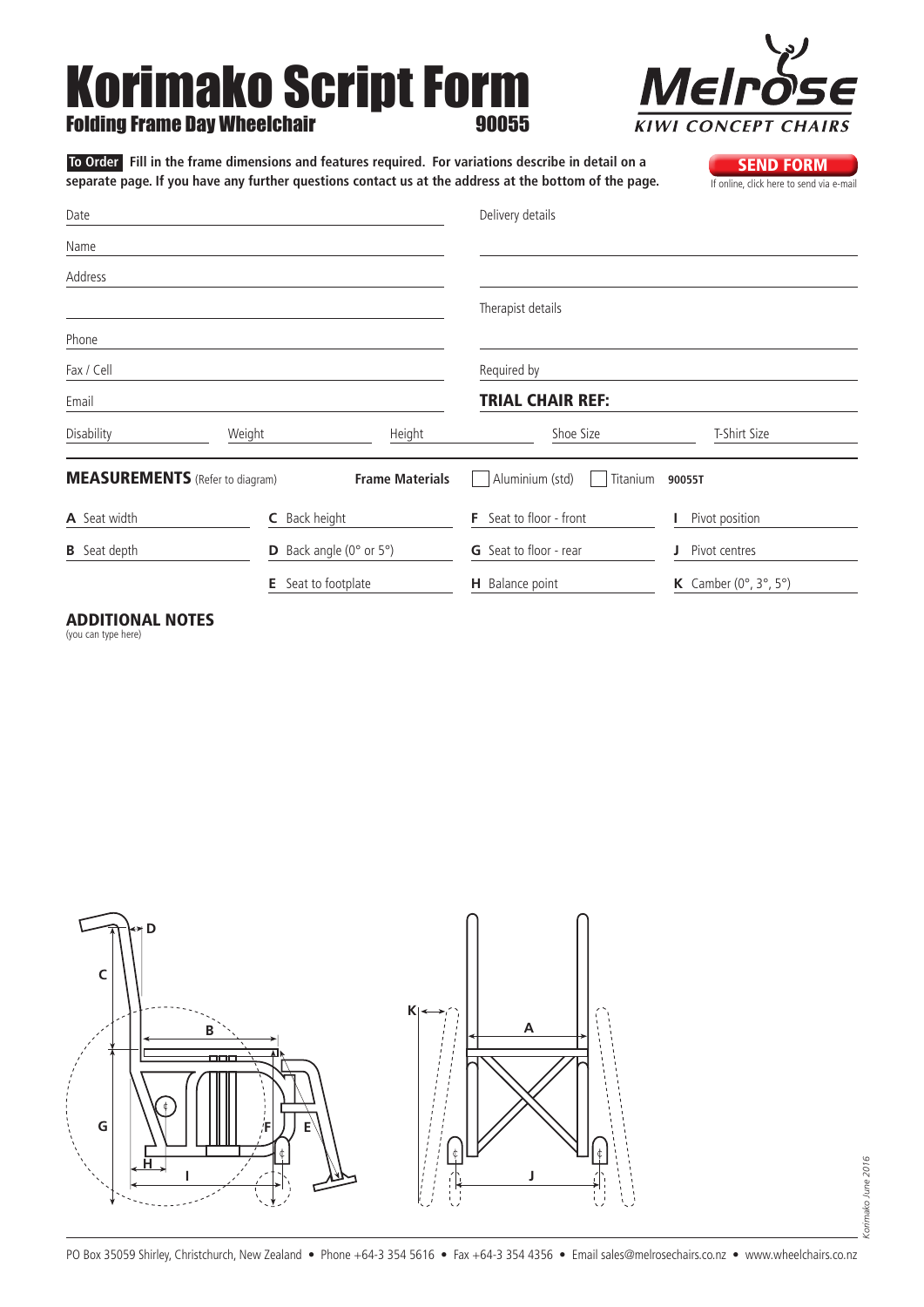### **PAGE 2** mako Script Form Folding Frame Day Wheelchair

Name



#### FOOTREST HANGER ANGLE 70° 80° 90° INTERNAL FOOTPLATE WIDTH Internal width for Pro T and V style footplates only SWING AWAY FOOTREST Straight Swing Away Pro T Swing Away V Swing Away Straight Swing Away Pro T Swing Away V Swing Away 1 flip up 1 flip up 2 flip up 2 flip up 2 flip up flip up Straight Hangers 2 piece flip up plastic footplate (std) 2 piece flip up, angle adjustable footplates **AD11521** Pro T Hangers 1 piece flip up, angle adjustable, alloy footplate, opens to the left **AD11450** V Hangers 1 piece flip up, angle adjustable, alloy footplate, opens to the right (pictured) **AD11450** DROP IN FOOTREST Straight Drop In Straight Drop In D Pro T Drop In D Straight Drop In Pro T Drop In footplate  $\mathbf{\Omega}$ Double m<sup>footplate</sup>m m<sup>Angle Adj</sup>n Angle Adj 0 ſh ſ Bow Straight Hangers **Company** Double Bow style footplate (std) Angle adjustable alloy footplate **AD11520** Pro T Hangers **D** Style footplate (std) ABS on footplate (not angle adjustable) **AD11500** FIXED FRONT FOOTREST Straight Fixed Pro T Fixed V Fixed Pro T Fixed V Fixed Straight Fixed 2 flip up 2 flip up 2 flip up 1 flip up ( 1 flip up 1 flip up "Pro T Fixed" and the "V Fixed" footrests \*Maximum of 1" taper allowed on each side of the ≤1" ≤1" ≤1" ≤1" Straight Hangers 2 piece flip up plastic footplate (std) 2 piece flip up, angle adjustable alloy footplates **AD11521** Pro T Hangers **1 piece flip up, angle adjustable, alloy footplate, opens to the left AD11450** V Hangers 1 piece flip up, angle adjustable, alloy footplate, opens to the right (pictured) **AD11450** ELEVATING LEG REST Made for the Swing Away front only Left **AD11610** Right **AD11610** Both **AD11600** STUMP SUPPORT Made for the Fixed and Swing Away fronts only Left **AD11650** Fixed Right **AD11650** Removable Both **AD11651**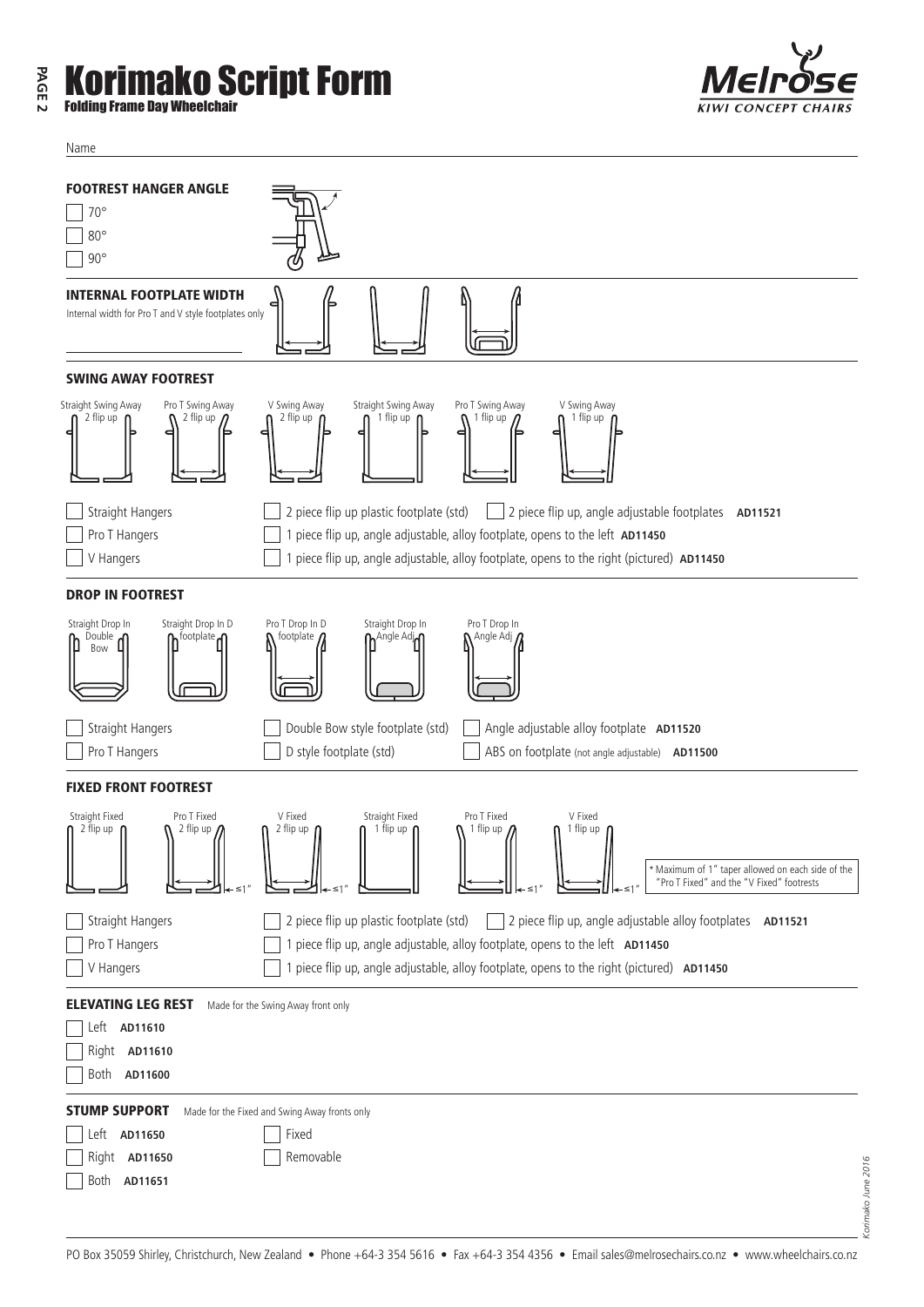## **PAGE 3 Korimako Script Form**



Name



| <b>CASTORS</b>                                                  |                                                                                                                                                                                                                                                         |                                       |                                   |  |  |
|-----------------------------------------------------------------|---------------------------------------------------------------------------------------------------------------------------------------------------------------------------------------------------------------------------------------------------------|---------------------------------------|-----------------------------------|--|--|
| Rollerblade (std)                                               | 5" solid (std)                                                                                                                                                                                                                                          | 6" solid (std)                        | 8" solid AD11760                  |  |  |
| 4" solid (std)                                                  | 5" solid alloy AD11740                                                                                                                                                                                                                                  | 6" solid alloy AD11742                | 8" pneumatic AD11780              |  |  |
| 4" x 1.25" alloy AD11710                                        | 5" x 1.5" solid AD11720                                                                                                                                                                                                                                 | 6" x 1.5" solid AD11730               | 8" floater AD11761                |  |  |
| 4" wide soft roll AD11806                                       | 5" x 1.5" alloy AD11740                                                                                                                                                                                                                                 | 6" x 1.5" alloy AD11742               |                                   |  |  |
|                                                                 | 5" wide soft roll AD11810                                                                                                                                                                                                                               | 6" wide soft roll AD11820             |                                   |  |  |
|                                                                 |                                                                                                                                                                                                                                                         | 6" pneumatic AD11750                  |                                   |  |  |
| <b>FORKS</b>                                                    |                                                                                                                                                                                                                                                         |                                       |                                   |  |  |
| Ultra light bearing forks (std)                                 | Frog Legs suspension AD11950                                                                                                                                                                                                                            |                                       |                                   |  |  |
| <b>PUSH HANDLES</b>                                             |                                                                                                                                                                                                                                                         |                                       |                                   |  |  |
| Nil                                                             | In back canes (std)<br>Foldable in back canes AD14160                                                                                                                                                                                                   | Height adjustable dual clamp AD14120  |                                   |  |  |
| <b>BRAKES</b>                                                   |                                                                                                                                                                                                                                                         |                                       |                                   |  |  |
|                                                                 | Pull to lock AD14510                                                                                                                                                                                                                                    | Scissor (std)                         | Scissor Lock Composite AD14570    |  |  |
| Nil                                                             | Brake extension left AD14550                                                                                                                                                                                                                            |                                       | D's-Locks AD14600                 |  |  |
| Push to lock (std)<br>Superlock <b>Brake Extensions</b> AD14560 |                                                                                                                                                                                                                                                         | Ergo Scissor AD14522                  | Hill climbers AD14530             |  |  |
|                                                                 | Brake extension right AD14550                                                                                                                                                                                                                           | Ergo Scissor w/spring AD14524         |                                   |  |  |
| <b>ANTI-TIPS</b>                                                |                                                                                                                                                                                                                                                         |                                       |                                   |  |  |
| $\vert$ Nil                                                     | With plastic wheels AD15000                                                                                                                                                                                                                             | Adjustable anti tips AD15010          |                                   |  |  |
|                                                                 | With rollerblades AD15030                                                                                                                                                                                                                               |                                       |                                   |  |  |
| <b>ARMRESTS</b>                                                 |                                                                                                                                                                                                                                                         |                                       |                                   |  |  |
| Nil                                                             | T adjustable height with desk pad armrest AD15260<br>T adjustable height with full length pad armrest AD15261<br>T adjustable height desk pad armrest with ABS skirt guard AD15280<br>T adjustable height full pad armrest with ABS skirt guard AD15281 |                                       |                                   |  |  |
|                                                                 |                                                                                                                                                                                                                                                         |                                       |                                   |  |  |
|                                                                 |                                                                                                                                                                                                                                                         |                                       |                                   |  |  |
|                                                                 |                                                                                                                                                                                                                                                         |                                       |                                   |  |  |
| <b>UPHOLSTERY</b>                                               |                                                                                                                                                                                                                                                         |                                       |                                   |  |  |
| $\Box$ Sling (std)                                              | Standard back (std)                                                                                                                                                                                                                                     | $\Box$ No cushion                     | Bag under chair AD16600           |  |  |
|                                                                 | Tension adjustable back AD16010                                                                                                                                                                                                                         | Cushion 1" AD16201                    | Bag on back of chair AD16680      |  |  |
|                                                                 |                                                                                                                                                                                                                                                         | Cushion 2" AD16202                    | Bag on right front hanger AD16620 |  |  |
|                                                                 |                                                                                                                                                                                                                                                         | Cushion 3" AD16203                    | Bag on left front hanger AD16620  |  |  |
|                                                                 |                                                                                                                                                                                                                                                         |                                       | Wheel bag AD16780                 |  |  |
| <b>SKIRT GUARDS</b>                                             |                                                                                                                                                                                                                                                         |                                       |                                   |  |  |
| Nil                                                             | Fabric skirt quards AD16100                                                                                                                                                                                                                             | ABS skirt guards drop in AD16110      |                                   |  |  |
| <b>STRAPS, IMPACT GUARDS, SEAT BELTS</b>                        |                                                                                                                                                                                                                                                         |                                       |                                   |  |  |
| Leg strap (std)                                                 | Fabric footplate cover AD11510                                                                                                                                                                                                                          | Seat belt - plastic buckle AD16500    |                                   |  |  |
| Heel loop straps (std)                                          | Castor pivot covers AD16410                                                                                                                                                                                                                             | Seat belt - adults car buckle AD16527 |                                   |  |  |
|                                                                 | Impact guards front hangers AD16400                                                                                                                                                                                                                     |                                       |                                   |  |  |
|                                                                 |                                                                                                                                                                                                                                                         |                                       |                                   |  |  |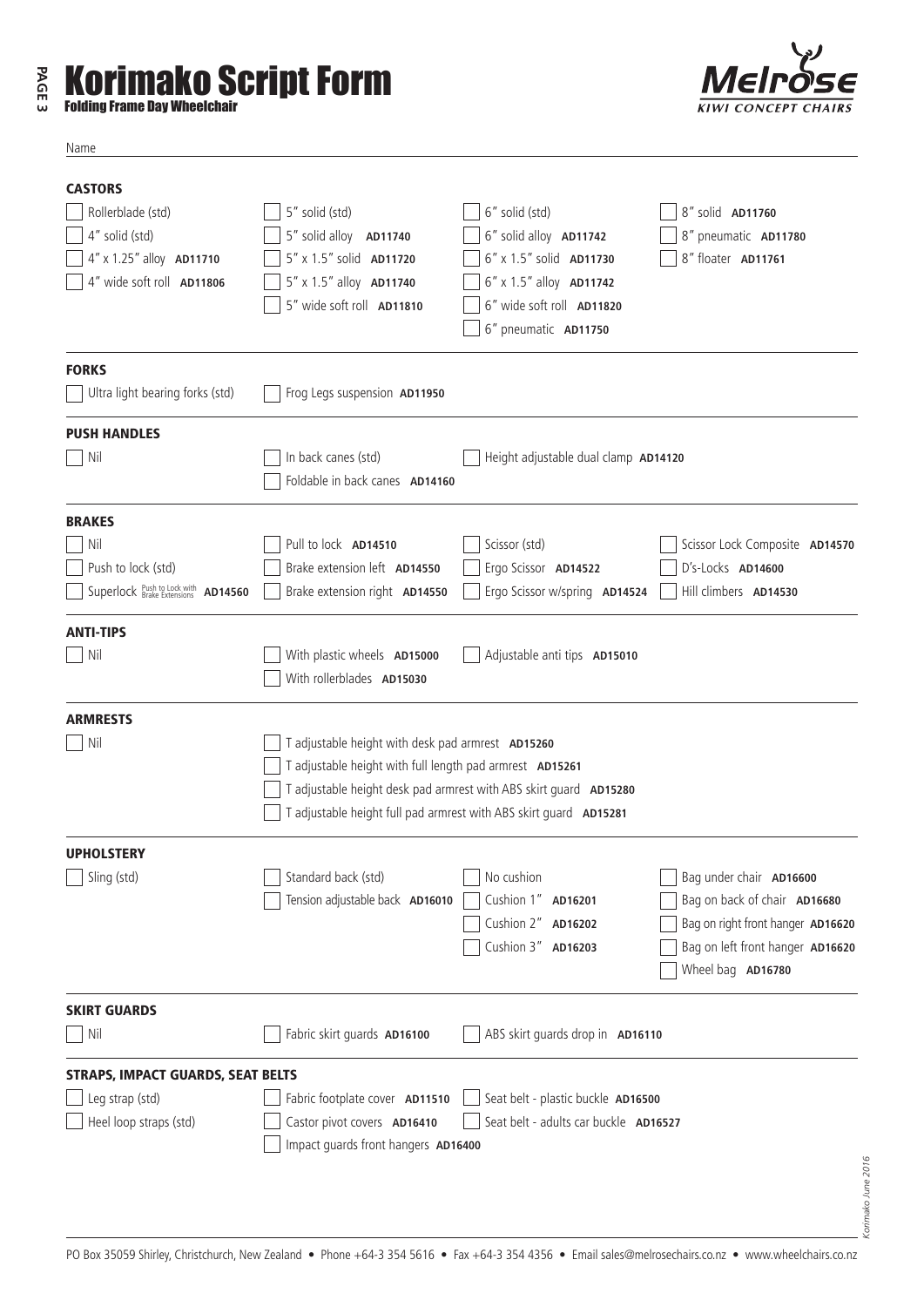## **PAGE 4 Korimako Script Form**

Name

| <b>WHEELS</b>                                                   |                                                                                                    |                                                 | <b>TYRES</b>                           |  |
|-----------------------------------------------------------------|----------------------------------------------------------------------------------------------------|-------------------------------------------------|----------------------------------------|--|
| 24"                                                             |                                                                                                    |                                                 | 24"                                    |  |
| Spoked Wheels (std)                                             |                                                                                                    |                                                 | 24" x 1" HP Smooth (std)               |  |
| Spinergy Day Wheels (18 spoke) AD13300                          | (Choose your<br>W<br>Bk<br>BI                                                                      | $\mathbf{Y}$                                    | 24" x 1" HP Tread (std)                |  |
| Spinergy LX Wheels (12 spoke) AD13310                           | (Choose your)<br><b>Bk</b><br>W<br>Y<br>BI                                                         | P <sub>k</sub><br>Gr<br>$\overline{\mathbf{0}}$ | 24" x 1" Solid (std)                   |  |
| Spinergy LX Wheels with FlexRim (12 spoke - black only) AD13315 |                                                                                                    |                                                 | 24" x 1-3/8" Tread (std)               |  |
| X Core Wheels (5 spoke) AD13108                                 |                                                                                                    |                                                 | 24" x 1-3/8" Solid (std)               |  |
| Spider Wheels AD13100                                           |                                                                                                    |                                                 | 24" x 1-3/8" Kenda HP Tread AD13710    |  |
| Topolino Wheels AD13350                                         |                                                                                                    |                                                 | 24" x 1-3/8" Knobbly V-Trak AD13715    |  |
| Dino Wheels AD13360                                             | (Choose your)<br>(spoke colour)<br><b>Bk</b><br>BI   Sv   Go   Gr   Pk  <br>LB Pu<br>$\circ$<br>-R | 24" x 1" Kenda Ironcap Blue AD13700             |                                        |  |
| BMX Wheels (std)                                                |                                                                                                    |                                                 | 24" x 1" Kenda Konstrictor AD13720     |  |
|                                                                 |                                                                                                    |                                                 | 24" x 1" Schwalbe Right Run AD13740    |  |
|                                                                 |                                                                                                    |                                                 | 24" x 1" Schwalbe Marathon Evo AD13750 |  |
|                                                                 |                                                                                                    |                                                 | <b>BMX Tread (std)</b>                 |  |
| 25"                                                             |                                                                                                    |                                                 | 25"                                    |  |
| Spoked Wheels (std)                                             |                                                                                                    |                                                 | 25" x 1" HP Smooth (std)               |  |
| Spinergy Day (18 spoke) AD13300                                 | (Choose your)<br>(spoke colour)<br>Y<br>Bk                                                         |                                                 | 25" x 1" Solid (std)                   |  |
| Spinergy LX (12 spoke) AD13310                                  | (Choose your)<br><b>Bk</b><br>W<br>Gr<br>B <sub>1</sub><br>R                                       | <b>Pk</b> 0                                     | 25" x 1" Kenda Ironcap Blue AD13700    |  |
| Spinergy LX Wheels with FlexRim (12 spoke - black only) AD13315 |                                                                                                    |                                                 | 25" x 1" Kenda Konstrictor AD13720     |  |
| X Core Wheels (3 spoke) AD13200                                 |                                                                                                    |                                                 | 25" x 1" Schwalbe Right Run AD13740    |  |
| Topolino Wheels AD13350                                         |                                                                                                    |                                                 | 25" x 1" Schwalbe Marathon Evo AD13750 |  |
| Dino Wheels AD13360                                             | (Choose your)<br><b>BI</b> Sv Go Gr Pk<br>Bk<br>$\mathbf 0$<br>$\mathbf{R}$                        | LB Pu                                           | BMX Tread (std)                        |  |
| BMX Wheels (std)<br>26"                                         |                                                                                                    |                                                 | 26"                                    |  |
| Spoked Wheels (std)                                             |                                                                                                    |                                                 | 26" x 1" HP Smooth (std)               |  |
| Spinergy Day (18 spoke) AD13300                                 | (Choose your)<br>spoke colour<br><b>Bk</b><br>BI                                                   |                                                 | 26" x 1-3/8" Tread (std)               |  |
| Spinergy LX (12 spoke) AD13310                                  |                                                                                                    |                                                 | 26" x 1" Solid (std)                   |  |
| BMX Wheels (std)                                                |                                                                                                    |                                                 | 26" x 1" Schwalbe Right Run AD13740    |  |
|                                                                 |                                                                                                    |                                                 | 26" x 1" Schwalbe Marathon Evo AD13750 |  |
| Spare Wheel(s) Type:                                            |                                                                                                    |                                                 | BMX Tread (std)                        |  |
| Tyres:                                                          | Pushrims:                                                                                          | Size:                                           |                                        |  |
|                                                                 |                                                                                                    |                                                 |                                        |  |
| <b>PUSHRIMS</b>                                                 |                                                                                                    |                                                 |                                        |  |
| Anodised (std)                                                  | Rubber coated (black) AD13850                                                                      | Foam AD13840                                    | Natural Fit Lite AD13860               |  |
| Anodised (1") AD13855                                           | Rubber coated (1") AD13857                                                                         | Spinergy FlexRim - see Wheels                   | Max Greppe AD13870                     |  |
| Vinyl AD13830                                                   | Surge AD13864                                                                                      |                                                 |                                        |  |
| Vinyl (1") AD13859                                              | Surge Lite AD13864                                                                                 | Capstan No. of projections:                     | Angle:<br>Length:                      |  |
|                                                                 |                                                                                                    |                                                 |                                        |  |
| <b>PUSHRIMS - POSITION</b>                                      |                                                                                                    |                                                 |                                        |  |
| Standard                                                        | In close                                                                                           |                                                 |                                        |  |
|                                                                 | Onto rim                                                                                           |                                                 |                                        |  |
| <b>AXLES</b>                                                    |                                                                                                    | <b>SPOKE GUARDS</b>                             |                                        |  |
| Quick release axles (std)                                       | Quad release AD12500                                                                               | Clear polycarb AD13900                          | Black ABS AD13901                      |  |
|                                                                 |                                                                                                    |                                                 |                                        |  |
|                                                                 |                                                                                                    |                                                 | Korimako June 2016                     |  |
|                                                                 |                                                                                                    |                                                 |                                        |  |